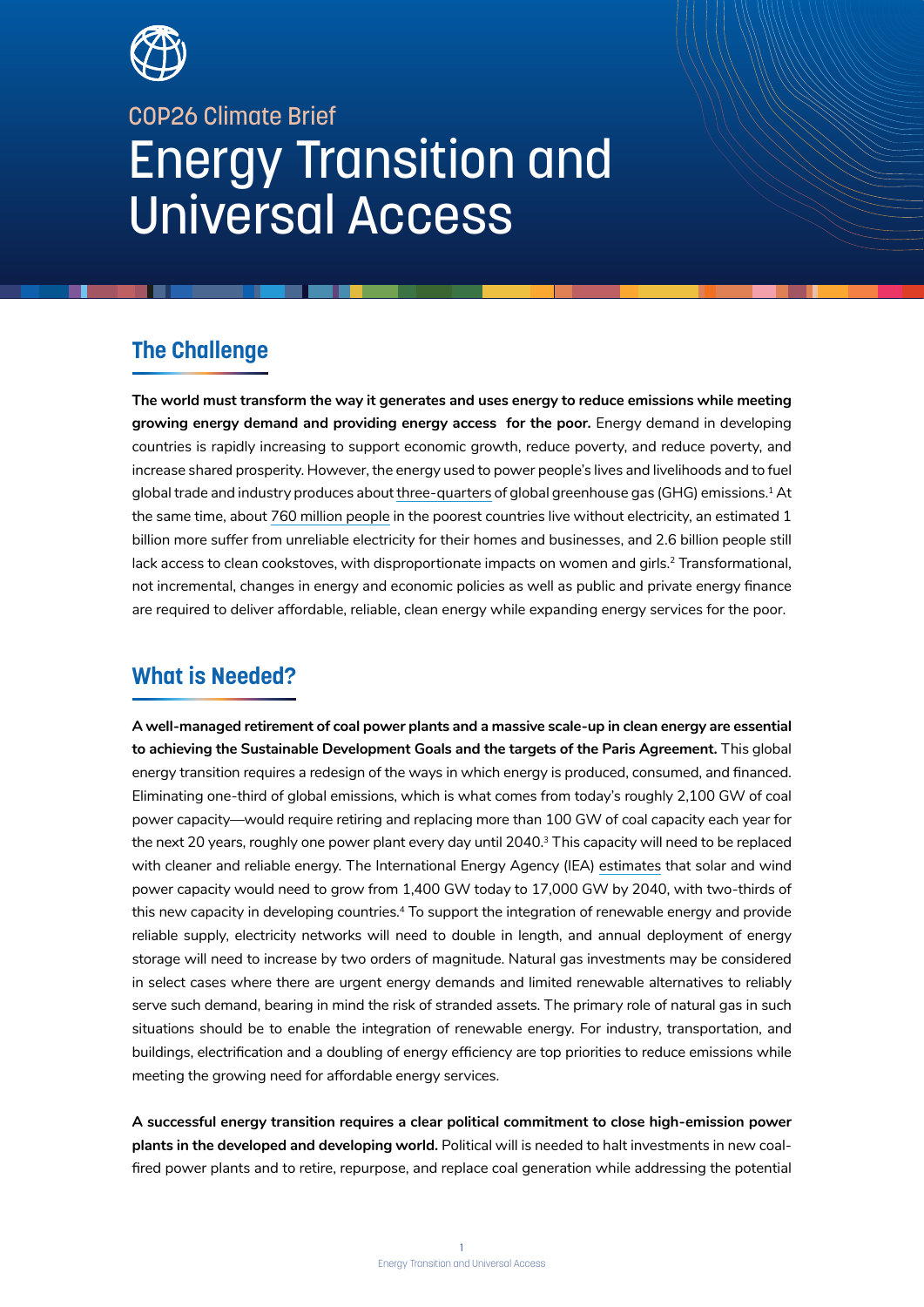for stranded assets. Today, 89 percent of the global capital at risk of being stranded in coal-fired power plants is in the developing world. While the average economic lifetime of a coal plant is 40 years, 60 percent of the global fleet is less than 20 years old, with newer investments concentrated in developing economies, mostly in Asia. Retiring these assets, and replacing them with reliable low-carbon energy, is vital for the climate and to prevent developing countries from lagging in clean energy—and in the electric mobility and efficient industries that depend on it.

**Political declarations need to be underpinned by policy frameworks with suitable incentives, including in tax and subsidy structures.** Only a third of countries worldwide have developed adequate legal frameworks and policies for renewable energy.<sup>5</sup> Well-designed power markets and demand-side management, including digitalization, can reduce the costs of electricity. Reforms that remove fossil fuel subsidies and that price carbon appropriately are critical to create a shift away from fossil fuels. Implicit and explicit subsidies encourage fossil fuel overuse and further entrench their role in the economy, magnifying the political obstacles and economic disruptions caused by their removal. Carbon taxes, which have emerged as the most impactful explicit carbon pricing instrument, should be considered together with all options that help to broaden the tax base. Evidence suggests that raising domestic revenue from environmental taxes tends to be less distortionary—and less likely to hamper growth than labor taxes, especially in cases where the starting point is low, as is the case for many developing countries. The mix of low-carbon technologies will vary across countries, but in every country, policies and markets must be aligned to make the most of energy technologies and national circumstances through proper planning.

**All the above requires public, private, and development financing to increase substantially and be channeled towards high-impact projects.** Such projects can be complex, take many years to deliver, and require coordination among multiple parties—public, private, communities and civil society. Their different components will require different sources of capital, with different structures, maturities, and different costs of capital reflecting their risk.

**In addition to enabling policies to unlock investment, grant and concessional resources will be essential.** Grant resources will play an important role in financing upstream work and project preparation to get projects off the ground. And grant and concessional financing may be needed to provide blended tranches that enable, for example, high-impact climate projects that face specific barriers to be implemented (such as decommissioning a coal plant and mitigating the cost of the energy transition for the affected communities), or to provide de-risking instruments to finance, for example, new or proven but expensive technologies for which cost curves are yet to drop, or projects in challenging International Development Association (IDA) markets.

#### **How Is the WBG Contributing to Solutions?**

**The energy sector is one of the key systems we are prioritizing in the World Bank Group's (WBG) Climate Change Action Plan. Using the WBG suite of technical assistance, policy lending, and investment products, we provide technical and financial support to help countries accelerate the energy transition, improve energy efficiency, and achieve universal access.** The WBG is assisting countries with climate and development diagnostics, energy sector planning, and coordinated policies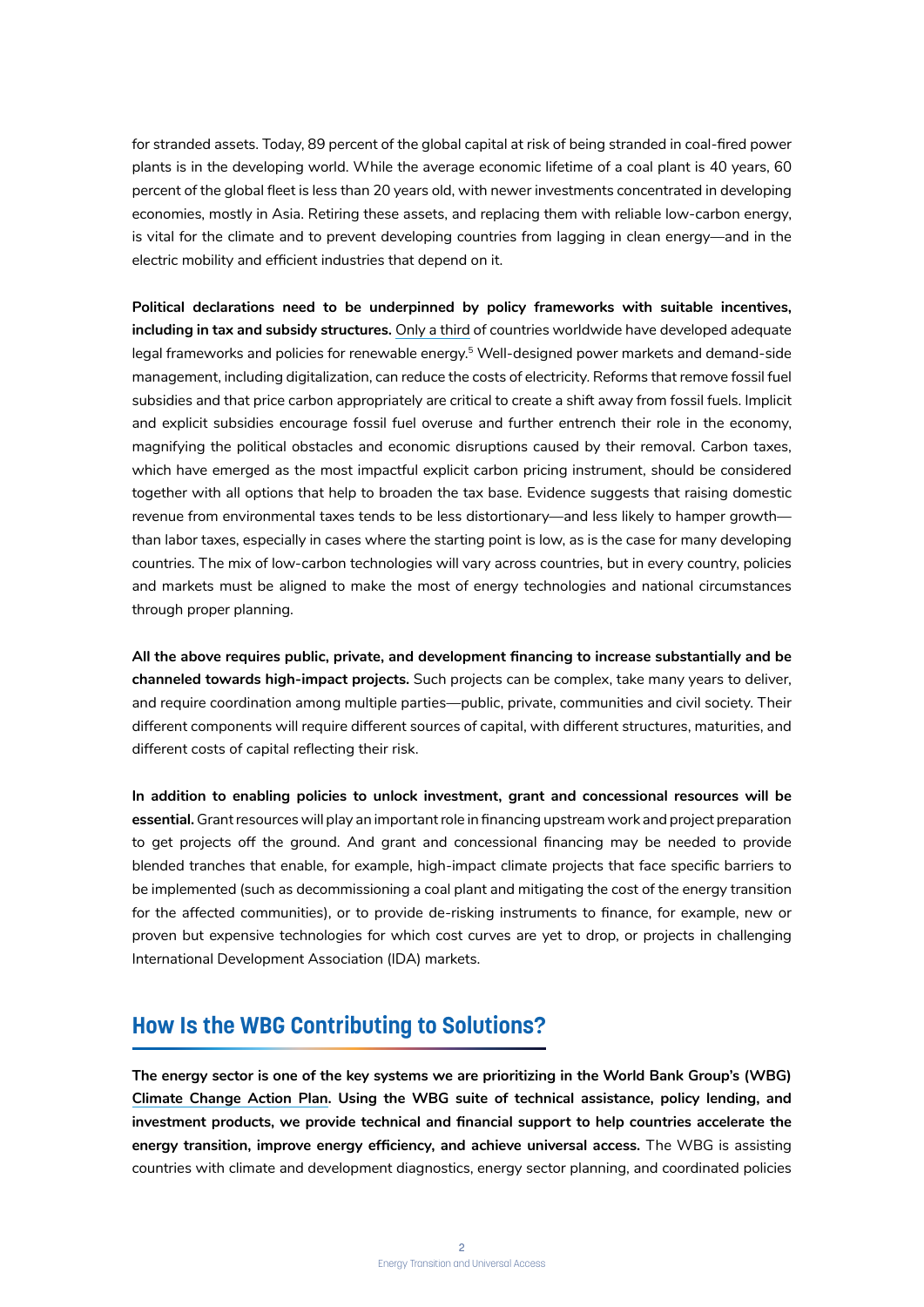to meet socioeconomic, environmental, and energy security goals.<sup>6</sup> Technical and financial support for universal access is anchored in comprehensive national energy access strategies and integrated leastcost electrification plans. The WBG is also supporting long-term strategies (LTSs) to foster countryowned and private sector development pathways that are aligned with development priorities, as well as the mitigation and adaptation goals of the Paris Agreement.<sup>7</sup>

**The WBG supports energy efficiency operations, which are among the lowest-cost interventions to expand energy services and reduce investment needs for new energy supply, fiscal outlays for subsidies, and costs to consumers.** The WBG supports projects both on the supply side (in power generation and by reducing transmission and distribution losses) and the demand side (industry, municipalities and other public sector users, residential buildings, and agriculture).

**The WBG has a track record of catalyzing private investment in the energy transition by creating new markets.** The WBG finances public investments in grid integration infrastructure and helps derisk private investments in clean energy. In the last five years, the World Bank invested US\$6.5 billion in clean energy and related infrastructure. These activities resulted in 34 GW of renewable energy and catalyzed private investments of more than US\$19 billion. Over this period, the International Finance Corporation (IFC) financed 8 GW of renewable energy, representing US\$10 billion of gross financing. The Multilateral Investment Guarantee Agency (MIGA) supported the development of another 4 GW of renewable energy capacity with US\$ 2.8 billion in guarantees.

In Uzbekistan, under the WBG Scaling Solar program, IFC and the World Bank supported the country's first competitively procured private solar project, which will deliver 270 GWh of electricity at US\$0.027/kWh. In Malawi, the Bank and the IFC are working on a hydroelectric power project that will almost double Malawi's installed capacity and support the target of universal electricity access by 2030 from a current level of 11 percent. MIGA's political risk insurance cover is expected to enhance the bankability of the Project.

**The WBG provides assistance to strengthen institutions and improve the financial sustainability of the energy sector to create an enabling environment for private capital financing.** For example, through the West Africa Regional Energy Trade Development Policy Financing Program, the WBG is providing technical and financial support for reforms to promote private investment in regional, clean, affordable, reliable electricity. The project will remove barriers to electricity trade and lower electricity costs in a region where only 50 percent of the population have access to electricity, and those who do, pay among the highest prices in the world. The WBG will support payments and enforcement mechanisms for energy trade. Similarly, the WBG's Lighting Global program has built an international solar off-grid market that now supports a US\$1 billion-a-year industry providing energy access to over 150 million people.

**The WBG is accelerating the pace of the energy transition and universal access with strategic use of grant and concessional finance.**<sup>8</sup> Targeted concessional climate finance is essential to support project preparation and increase the supply of de-risking instruments and blended finance. Together with the upstream work on policy reforms, energy strategy development and planning, project preparation and risk mitigation support are key to accelerate the energy transition and attract more private sector investment.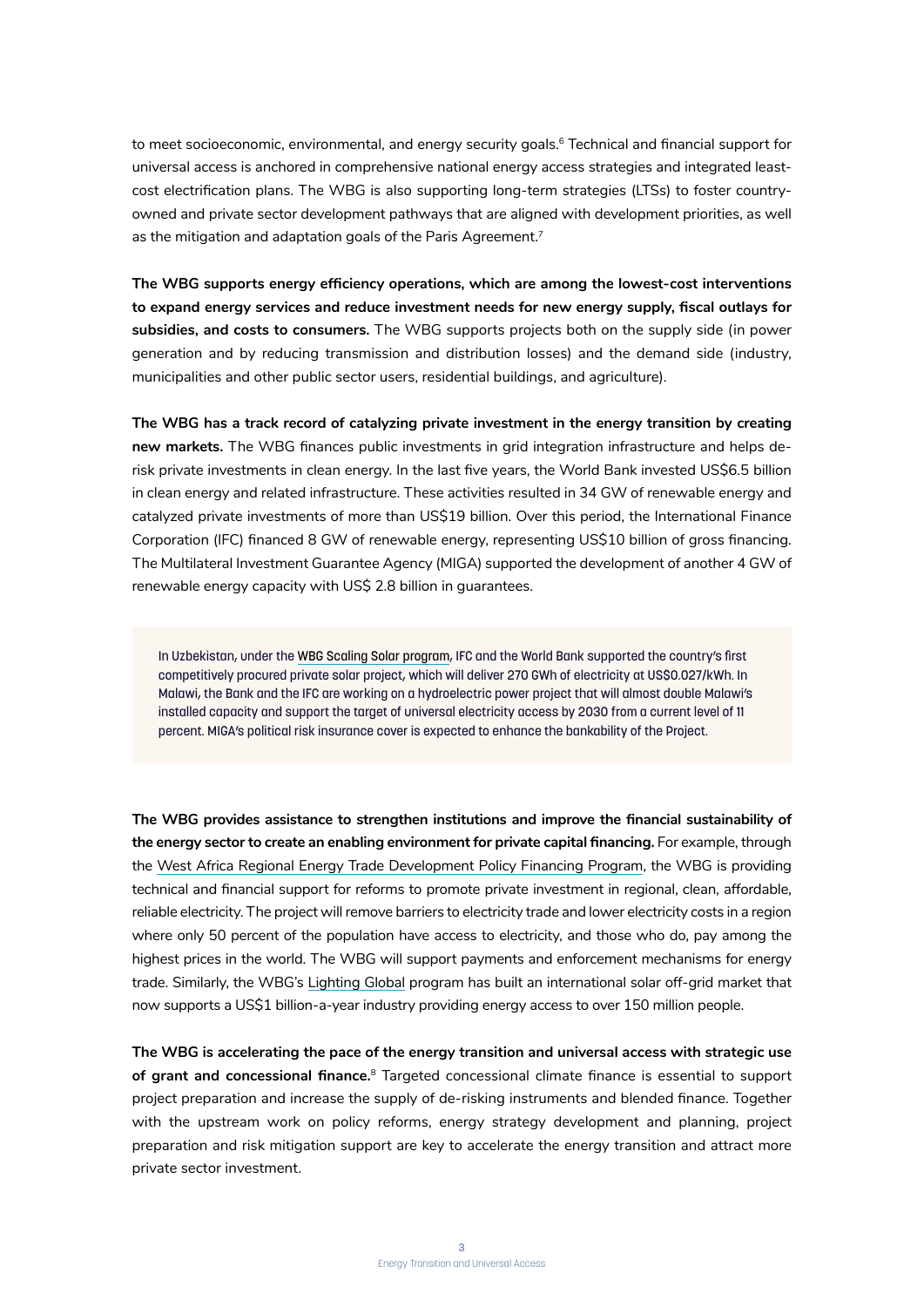For example, the Global Facility on Mini Grids is enabling private sector investment in mini grids in nine lowaccess countries. With the support of this facility, the Nigeria Electrification Project amounts to a World Bank investment commitment of US\$150 million for mini grids to provide more than 1.5 million people with access to electricity by 2024, leveraging an additional US\$250 million in private sector and donor co-financing.

Similarly, Scaling Solar has created new markets for large-scale solar power in eight developing countries, as noted in the Uzbekistan example above, which incorporated US\$20 million from the Canada-IFC Blended Climate Finance Program.

The global Sustainable Renewables Risk Mitigation Initiative (SRMI) facility, financing access and the energy transition, has targeted over US\$1 billion in climate financing, supported primarily by the Green Climate Fund. It is to be blended with US\$4 billion of World Bank financing to help 22 countries develop 11 GW of solar and wind power, finance 2 GWh of battery storage, and enable US\$14 billion in private financing.

As new technologies come to market, the WBG will expand support with concessional financing for breakthroughs such as offshore wind, hydrogen, and carbon capture and storage.

**The WBG is ramping up support for a well-managed transition from coal, including coal power plant retirement and repurposing, based on experience with coal mine closures.** Since 1995, the WBG has provided more than US\$3 billion to support coal community transitions. The "Just Transition for All" initiative brings together stakeholders to create plans, policies, and reforms to remediate land and assets and support people post-transition. Building on experience in Poland, Romania, Russia, and Ukraine, the WBG's activities focus on regional transformation and revitalization to engage communities and local governments, design strategies to reskill workers, and support communities. They are redefining local economies; remediating and repurposing equipment, buildings, and lands to protect the environment; and piloting projects, using public and private capital. The WBG is increasing its support to client countries to inform accelerated coal power plant retirements. In South Africa, the WBG is working with the government and the state-owned electric utility, Eskom, on detailed analytics for the possible retirement and repurposing of four coal-fired power plants.

**The WBG helps all its clients make their energy systems more resilient to climate change.9** Power outages are estimated to cost low- and middle-income countries up to US\$390 billion per year, and the lack of resilience to extreme weather is responsible for 10–80 percent of those costs, depending on the country context.<sup>10</sup> WBG efforts to improve resilience include projects in distributed renewable energy, strengthening grid infrastructure to withstand temperature and weather extremes, and supporting the energy nexuses with health, water, and agriculture. For example, based on a climate risk screening, the World Bank helped Belize implement high-priority measures to increase the resilience of its power system to coastal storms.

#### **What Will Success Look Like?**

**With a strong international commitment to the Sustainable Development Goals, universal access to affordable, reliable, sustainable, and modern energy by 2030 is within reach.** Affordable, reliable, low-carbon energy is an ambition for all countries as they aspire to see greater shared prosperity. This focus on expanding energy access will proceed alongside policies to avoid lock-in into high-carbon development and to build resilience to climate change.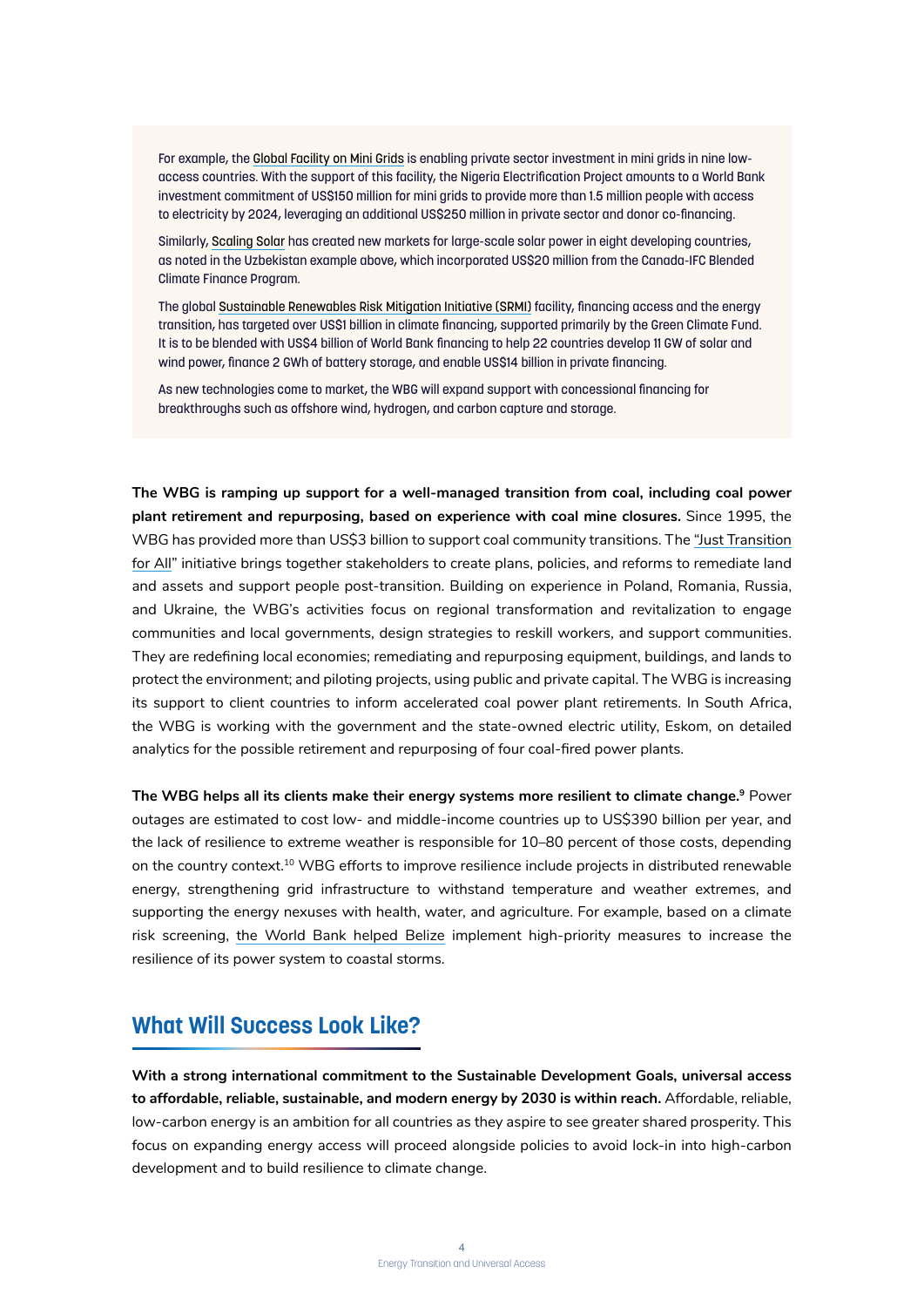**The success of the energy transition will be measured by its capacity to catalyze change at scale.**  The WBG will channel targeted concessional climate financing and other tools to advance clean energy national strategies; support fossil fuel subsidies reforms and carbon price signals; strengthen implementing institutions; accelerate a just transition away from coal; and invest in network infrastructure and technologies to ensure a reliable supply with low-carbon electricity generation. If successful, such comprehensive interventions will also attract private sector investments for clean energy at scale. With strong policy frameworks and adequate investment, developed and developing countries will benefit from new jobs, strengthened climate resilience, reduced exposure to volatile fossil fuel prices, and significant emissions reductions by the end of this decade, while laying the groundwork for shared prosperity in a low-carbon future.



#### **FIGURE 1:** Global greenhouse gas emissions by sector, 2016

*Source:* Adapted from Hannah Ritchie, Our World in Data, 2020: https://ourworldindata.org/emissions-by-sector. Data sources: Climate Watch, World Resources Institute, 2020.